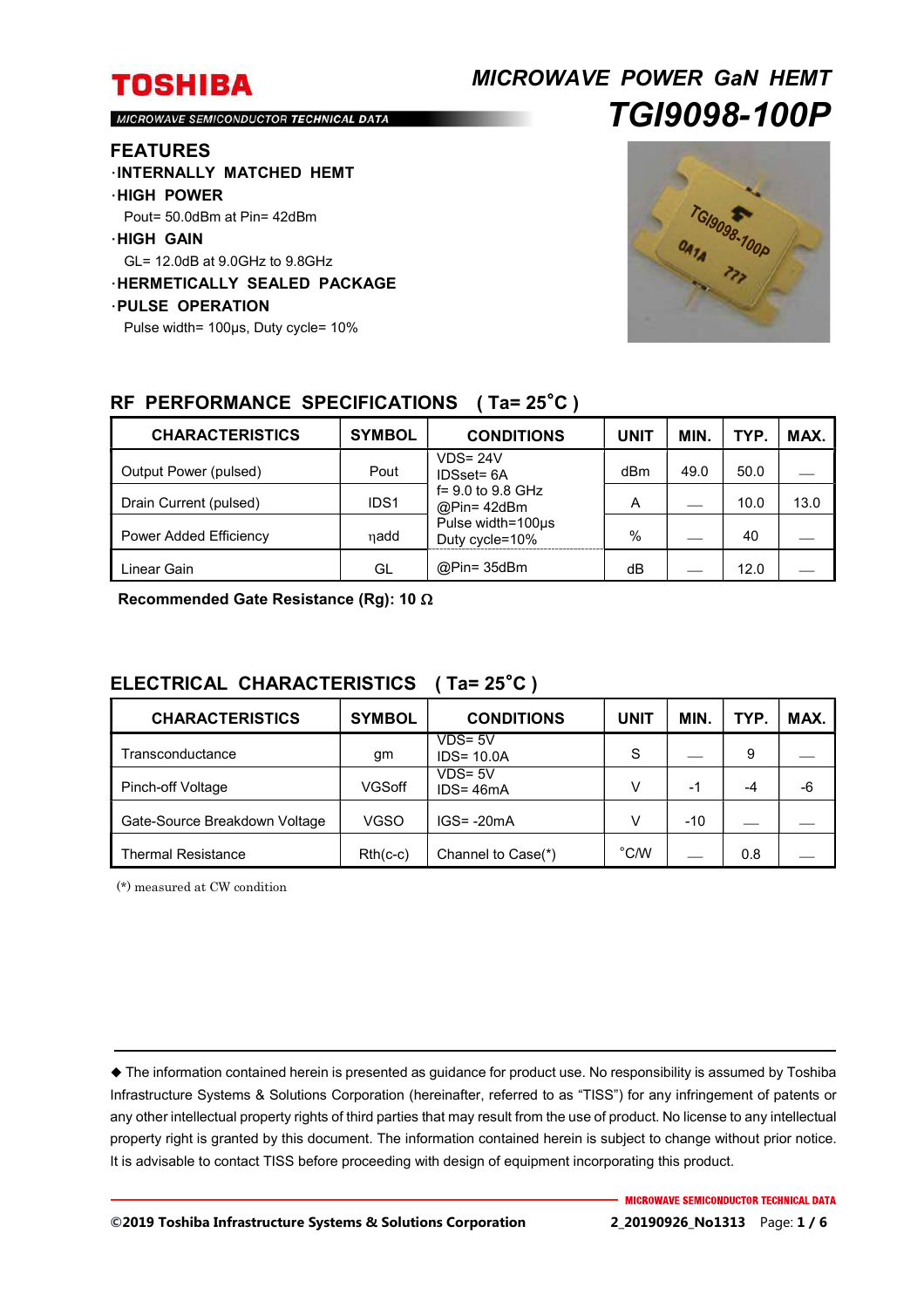## **ABSOLUTE MAXIMUM RATINGS ( Ta= 25**°**C )**

MICROWAVE SEMICONDUCTOR TECHNICAL DATA

| <b>CHARACTERISTICS</b>             | <b>SYMBOL</b> | <b>UNIT</b> | <b>RATING</b>   |
|------------------------------------|---------------|-------------|-----------------|
| Drain-Source Voltage               | <b>VDS</b>    | v           | 50              |
| Gate-Source Voltage                | <b>VGS</b>    | v           | $-10$           |
| <b>Drain Current</b>               | <b>IDS</b>    | A           | 40              |
| Total Power Dissipation (Tc= 25°C) | PT            | W           | 280             |
| <b>Channel Temperature</b>         | Tch           | °С          | 250             |
| Storage Temperature                | Tstg          | °C          | $-65$ to $+175$ |

## **PACKAGE OUTLINE ( 7-AA03B )**



## **HANDLING PRECAUTIONS FOR PACKAGE MODEL**

Soldering iron should be grounded and the operating time should not exceed 10 seconds at 260°C or 3 seconds at 350°C.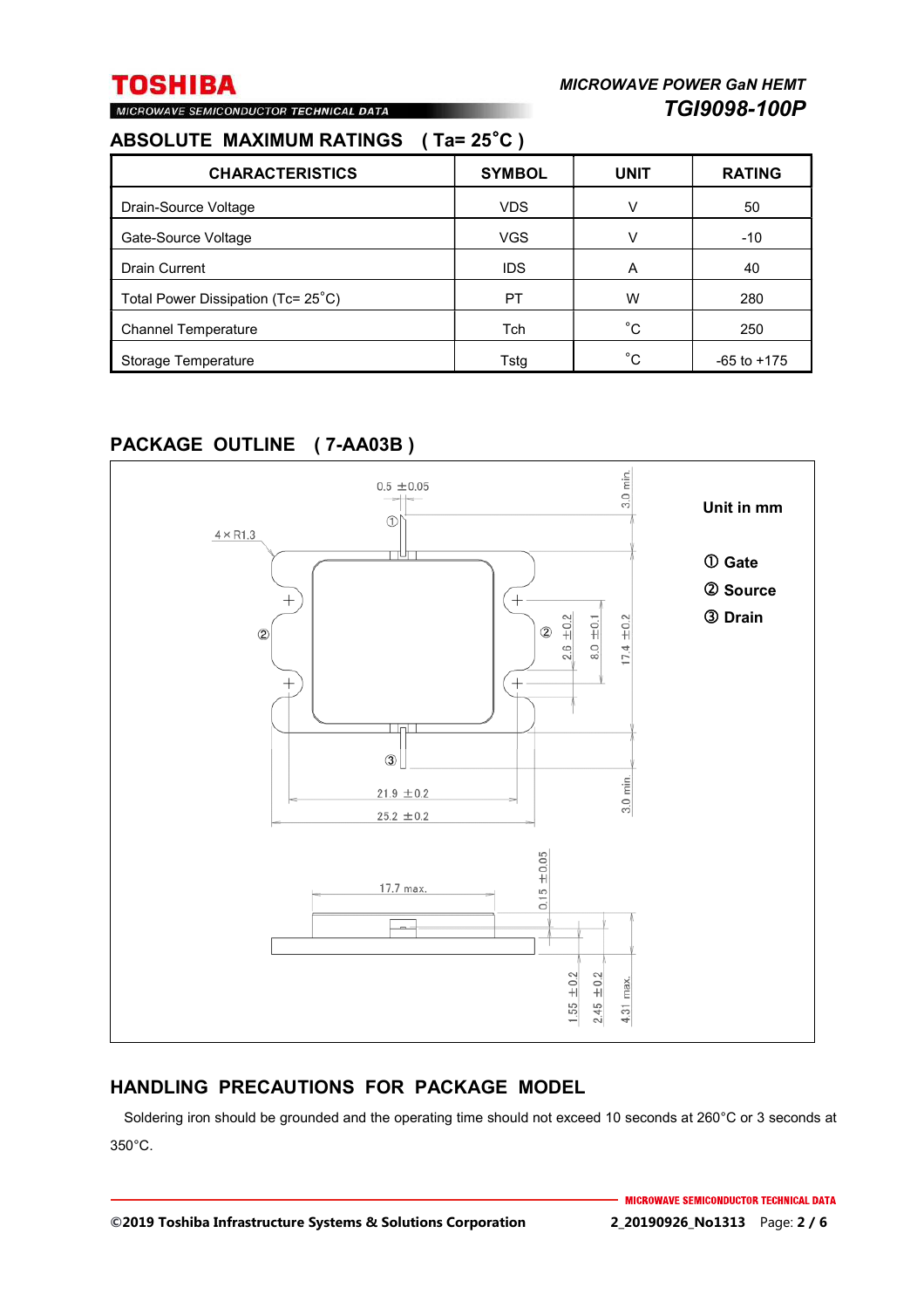*MICROWAVE POWER GaN HEMT TGI9098-100P* 

Gain vs Pin

## MICROWAVE SEMICONDUCTOR TECHNICAL DATA **TYPICAL RF PERFORMANCE**

### ・**Pout , Gain , PAE , IDS vs. Pin**



VDS= 24 V, IDSset= 6.0 A, f= 9.0, 9.4, 9.8 GHz, Pulse width=100μs, Duty cycle=10%, Ta= +25 ℃



Pin (dBm)

 $\Omega$ 10 20 30 40 50 60 18 22 26 30 34 38 42 46 PAE (%) Pin (dBm) PAE vs Pin VDS=24V, IDS=6.0A Pulse:pw 100μs / duty 10% 9.0GHz 9.4GHz 9.8GHz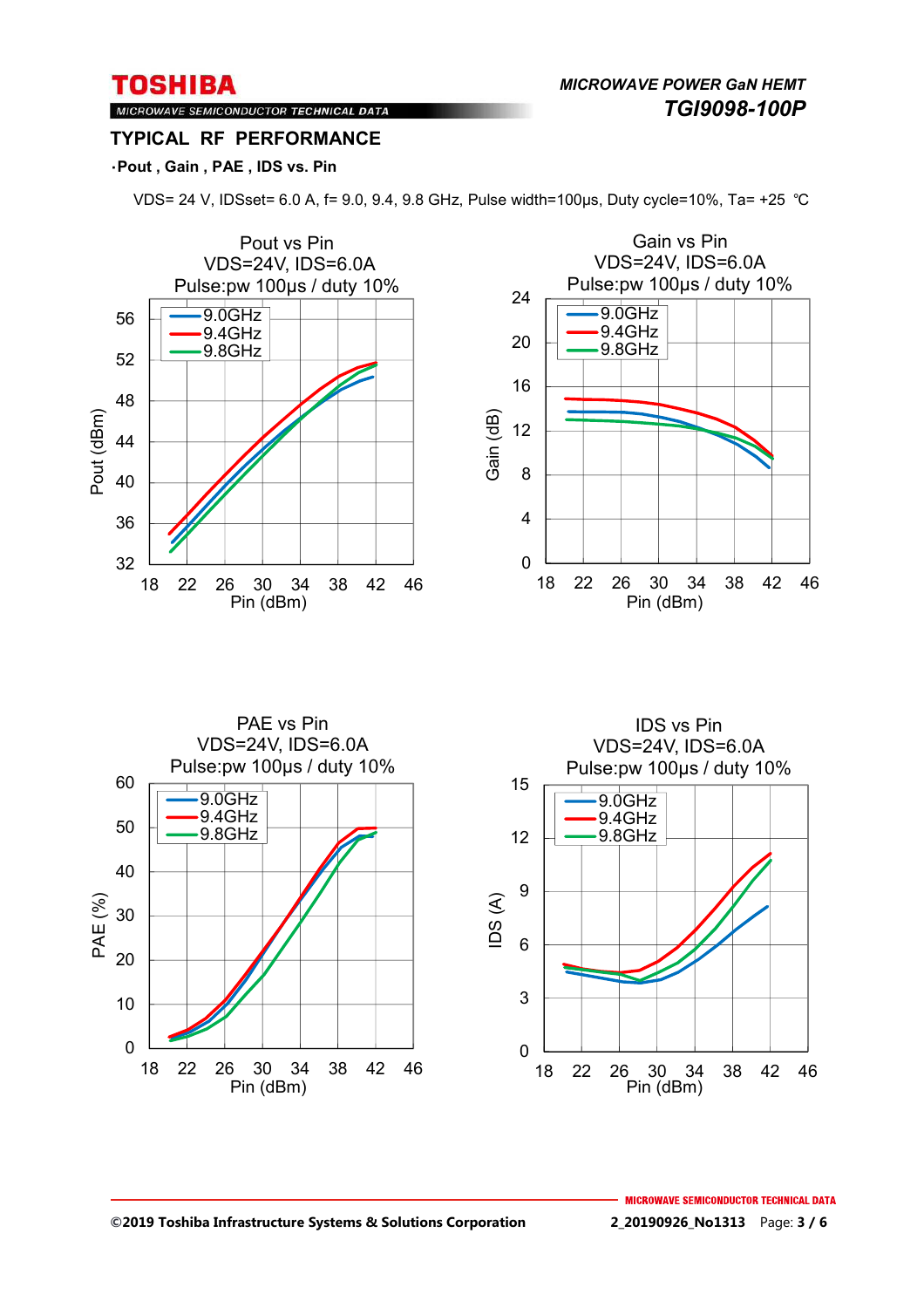## MICROWAVE SEMICONDUCTOR TECHNICAL DATA

#### ・**Pout vs. Frequency**

VDS= 24 V, IDSset= 6.0 A, f= 9.0, 9.4, 9.8 GHz, Pulse width=100μs, Duty cycle=10%, Ta= +25 ℃



#### ・**Rth(c-c) vs. Pulse Width**

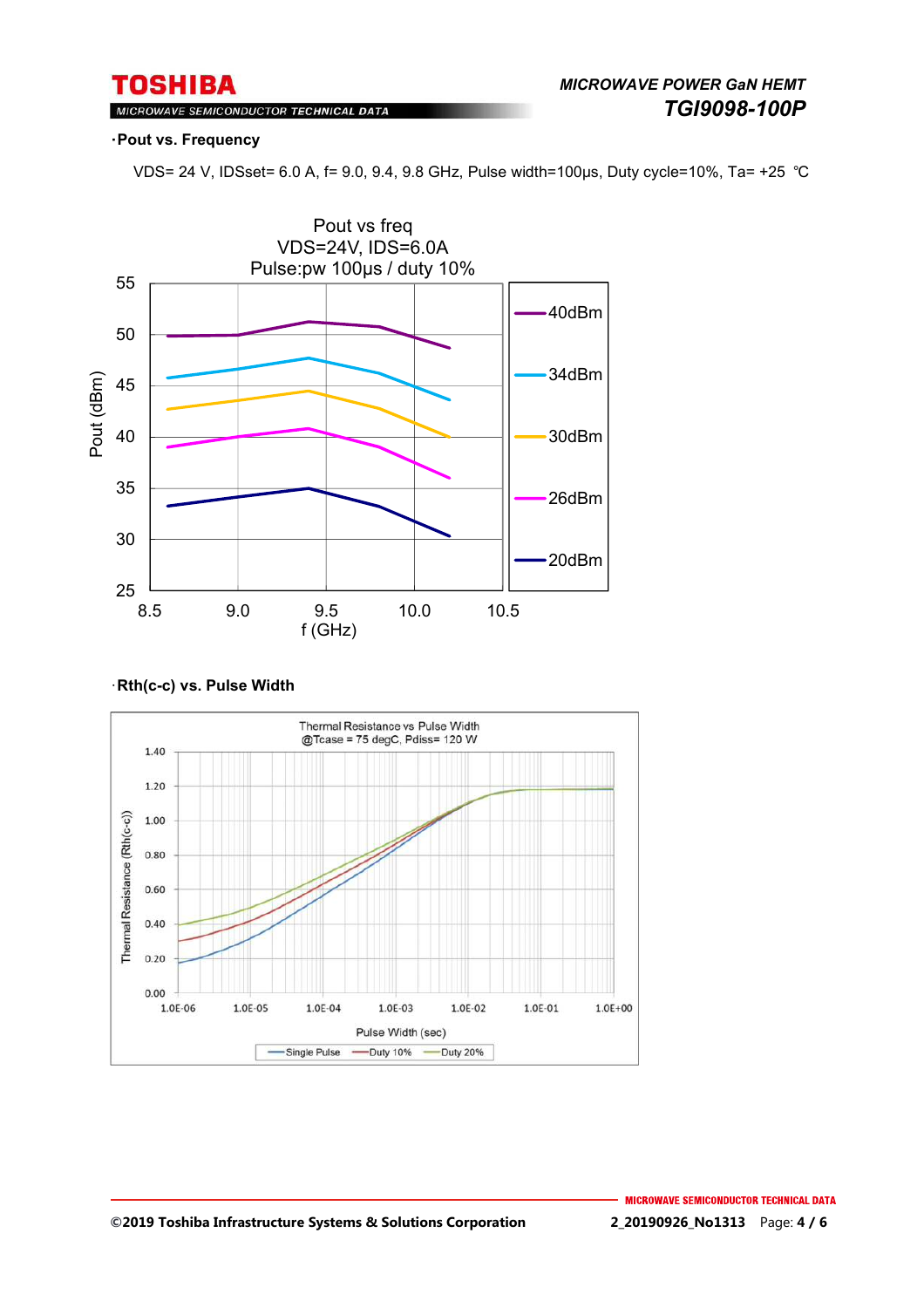*MICROWAVE POWER GaN HEMT TGI9098-100P* 

#### $Ml$ ROWAVE SEMICONDUCTOR TECHNICAL DATA

#### ・**S-Parameters**

VDS= 24 V, IDSset= 6.0 A, f= 8.0 to 11.0 GHz, Ta= +25 ℃







#### **©2019 Toshiba Infrastructure Systems & Solutions Corporation 2\_20190926\_No1313** Page: **5 / 6**